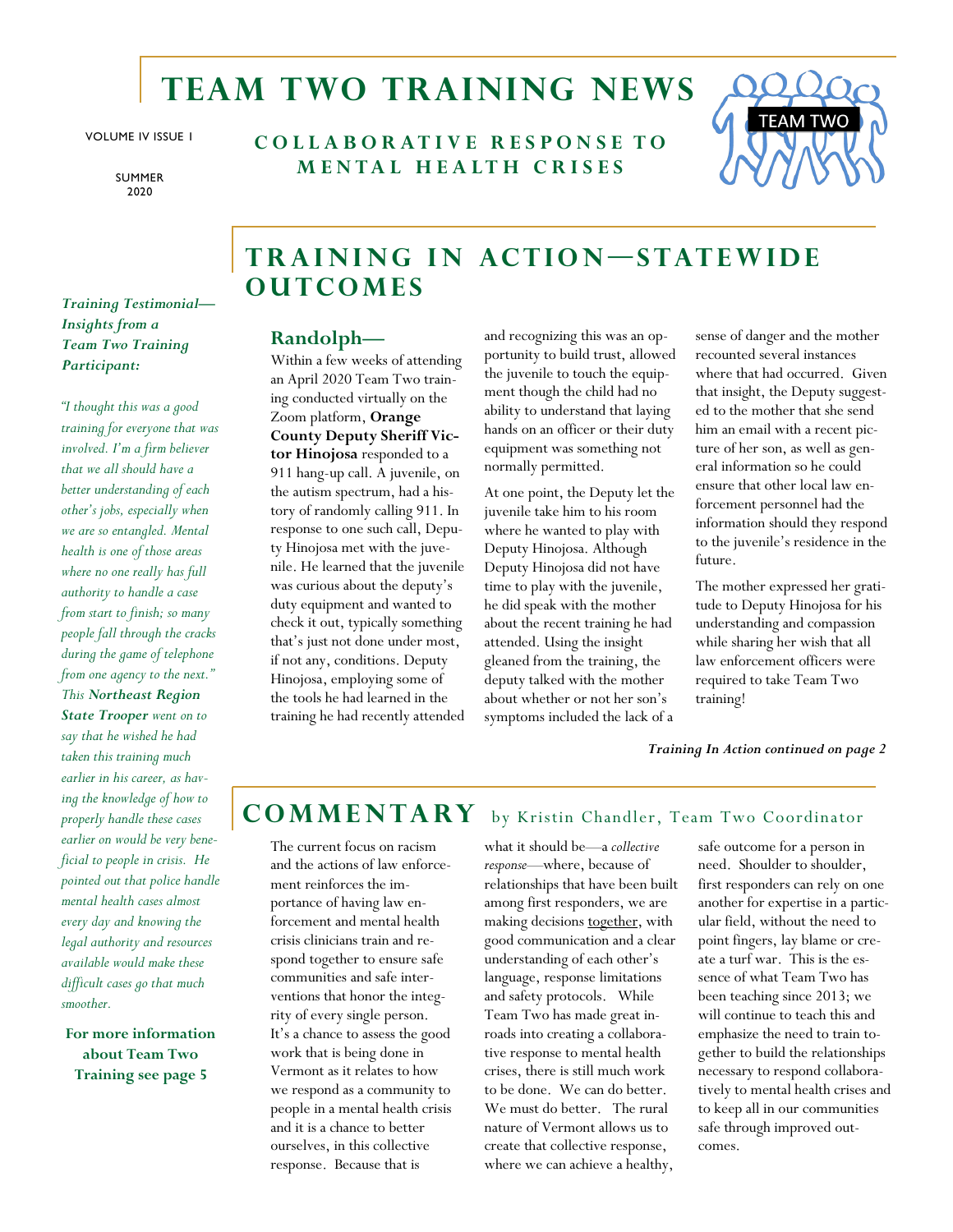## **2019 FRANK SILFIES SR. AWARD Exemplifying Collaboration**

Each year, the Team Two "Frank Silfies, Sr. Award" is presented to a Vermont law enforcement officer and to a mental health crisis clinician who exemplify collaborative response to mental health crises.



**Captain Scott Clouatre & SallyAnn Silfies**

The 2019 Frank Silfies, Sr. Award recipients are **Captain Scott Clouatre**, Orange County Sheriff's Office, **EMT Tammy Lurvey**, Morrisville Rescue and Copley Hospital, and



**EMT Tammy Lurvey & SallyAnn Silfies**

**Christine Bullard**, Healthcare and Rehabilitation Services. Presentation of the award took place at the Capitol's State House during Mental Health Advocacy Day on January 29, 2020.



**Christine Bullard & SallyAnn Silfies**

# **TRAINING IN ACTION** continued from page 1

#### **Burlington—**

**Tony Stevens**, **the Northwest Counseling and Support Services (NCSS) Emergency Services Director**, was off duty and walking down the street in Burlington when he noticed a Burlington Police Department (BPD) officer and Burlington firefighters attempting to talk a woman down from the rooftop of a house. Proof that an emergency screener is never "off duty," Tony asked if the first responders could use his help. Tony tried lending assistance for a short time without making much headway. Despite his efforts, Tony made the observation that "it was really cool to watch this BPD officer

(**Officer Brock Marvin**) engage with the woman in crisis from the ground level." At one point, one of the many BFD firefighters also talking with her got her to agree to let them put a ladder up on the rooftop. After gaining her approval, two firefighters ascended the ladder to the roof. One in particular, **Lieutenant Toby Sicard**, did all the talking with the woman and from that point on did an amazing job. She never was heard making any threats to jump, and she likely had no intention of doing so, but clearly in her mental state she was not safe to be on the roof. Toby tried to engage with her and in looking into her window, he noticed a cat and started asking

about it, constantly trying to get her to go back inside with him. At one point she seemed like she agreed, approached the window, then had a change of mind when he put his hand on her back / shoulder in trying to help her. He quickly responded to her distress at being touched and never touched her again. She then backed off, away from the firefighter, going to another section of the roof. On the face of it, it would have been really easy for both firefighters to grab onto her and take control of her body, but they wisely chose not to given her reaction at being touched which may have only served to escalate the situation. Patiently and with compassion, they

**Burlington** *continued on page 6*

*Training In Action continued on page 3*

*"… it was really cool to watch this BPD officer (Officer Brock Marvin) engage with the woman in crisis from the ground*   $level$ " *-Tony Stevens, NCSS*

**PAGE 2**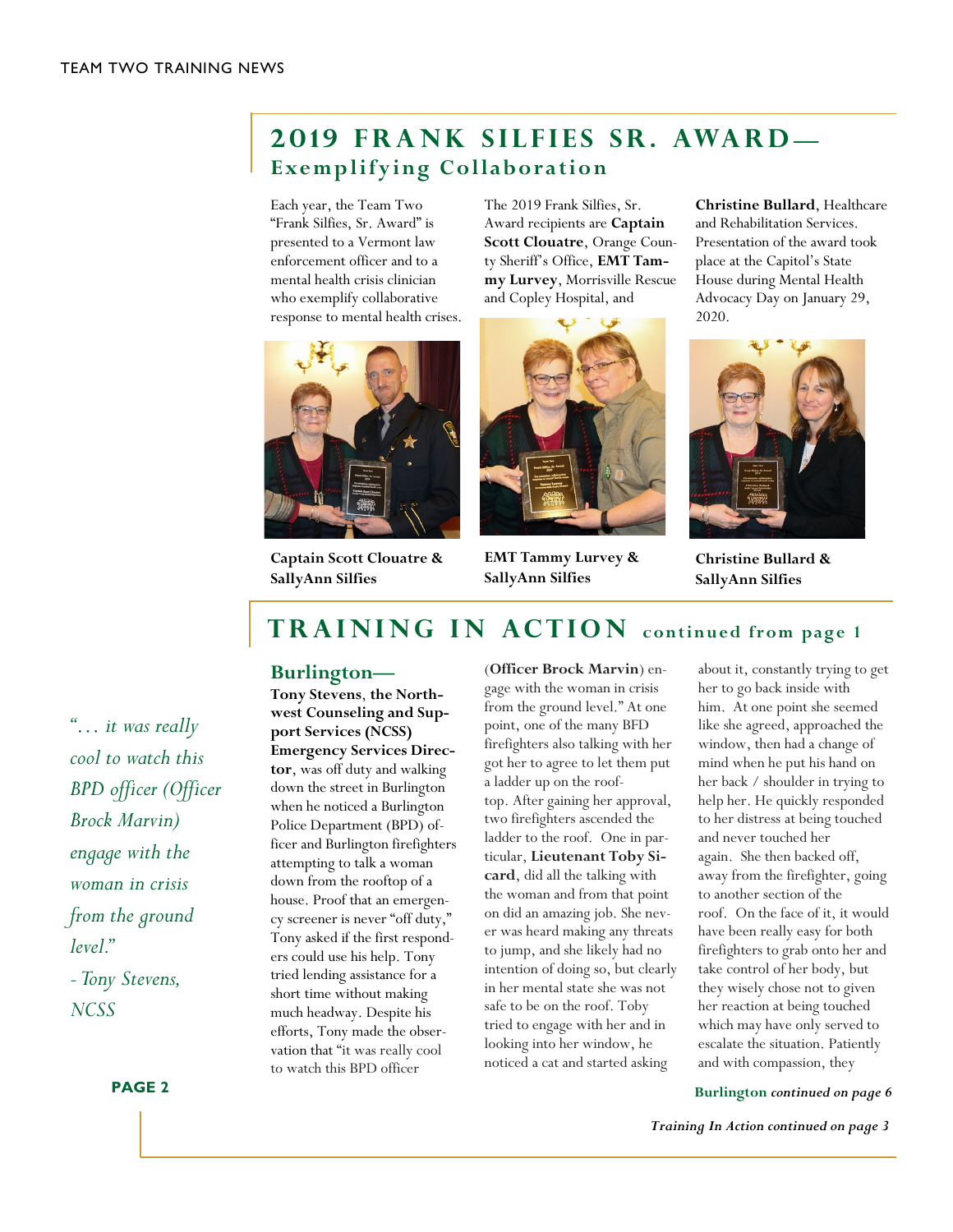### **INSTRUCTOR SPOTLIGHT: Monique Reil, Lamoille County Mental Health**

**Emergency Services Director Monique Reil** has been a Team Two instructor since 2015. Monique's commitment to fully engaging with Team Two participants is evident in the homemade goodies she makes for the yearly training in Vermont's Northeast Region. Whether the training is being held in Newport, Morrisville or St. Johnsbury, Monique shows

up with her big coffee maker, homemade breads, and discount coupons to purchase lunch for attendees at the local grocery store. Monique began her career in the mental health field in 1981, working for eight years as a psychiatric technician at the Vermont State Hospital in Waterbury. Monique has worked at Lamoille County Mental Health for 30 years; as a CRT case manager, CRT crisis team manager and since 2012 as the Emergency Services / Mobile Crisis Team manager. Monique has a BA in psychology from the University of Vermont. She is a firm believer in collaboration and teamwork, and in giving hope to others.



## **TRAINING IN ACTION** continued from page 2

### **Middlebury—**

The Counseling and Support Services of Addison County (CSAC) crisis team values the relationship and working with their local police department and conducting debriefings following incidents in which they have collaborated. **Middlebury Police Chief Tom Hanley** and **Sgt. Jason Covey** met with the CSAC

### **Rutland—**

**Michelle Michalkovic**, **Director of Emergency Services at Rutland Mental Health**, praised the wonderful collaboration during the COVID-19 pandemic with **Rutland Police Officer Richard Caravaggio**. Ms. Michalkovic said, "He was

staff to review a particular potentially dangerous situation. The CSAC Emergency Team was appreciative of the police officers' thoughtful and careful approach, based on Team Two training, which ended without escalation of threat, any violence or injury. There is a commitment to continue meeting periodically to review specific incident collaborations, improve communication, and engage in general discussion about improving the responses to mental health crises. As CSAC Emergency Services Director **Marian Greenburg** stated, "we feel lucky to work with such a responsive, caring, and thoughtful team of law enforcement professionals."

amazing to work with! Officer Caravaggio was not only thorough and responsive but reassuring at the same time during a recent mental health incident. Every moment of interaction with him I felt that he was capturing the details, strategizing with me towards a positive outcome and it felt like

a true collaborative effort. He kept me posted every step of the way through to completion. It was the perfect collaboration between our Emergency Service calling for assistance and police support, action and follow up after the situation was resolved," she continued.

*"It was the perfect collaboration between… Emergency Services… and the Police support…" – Michelle Michalkovic, RMH*

*Training In Action continued on page 4*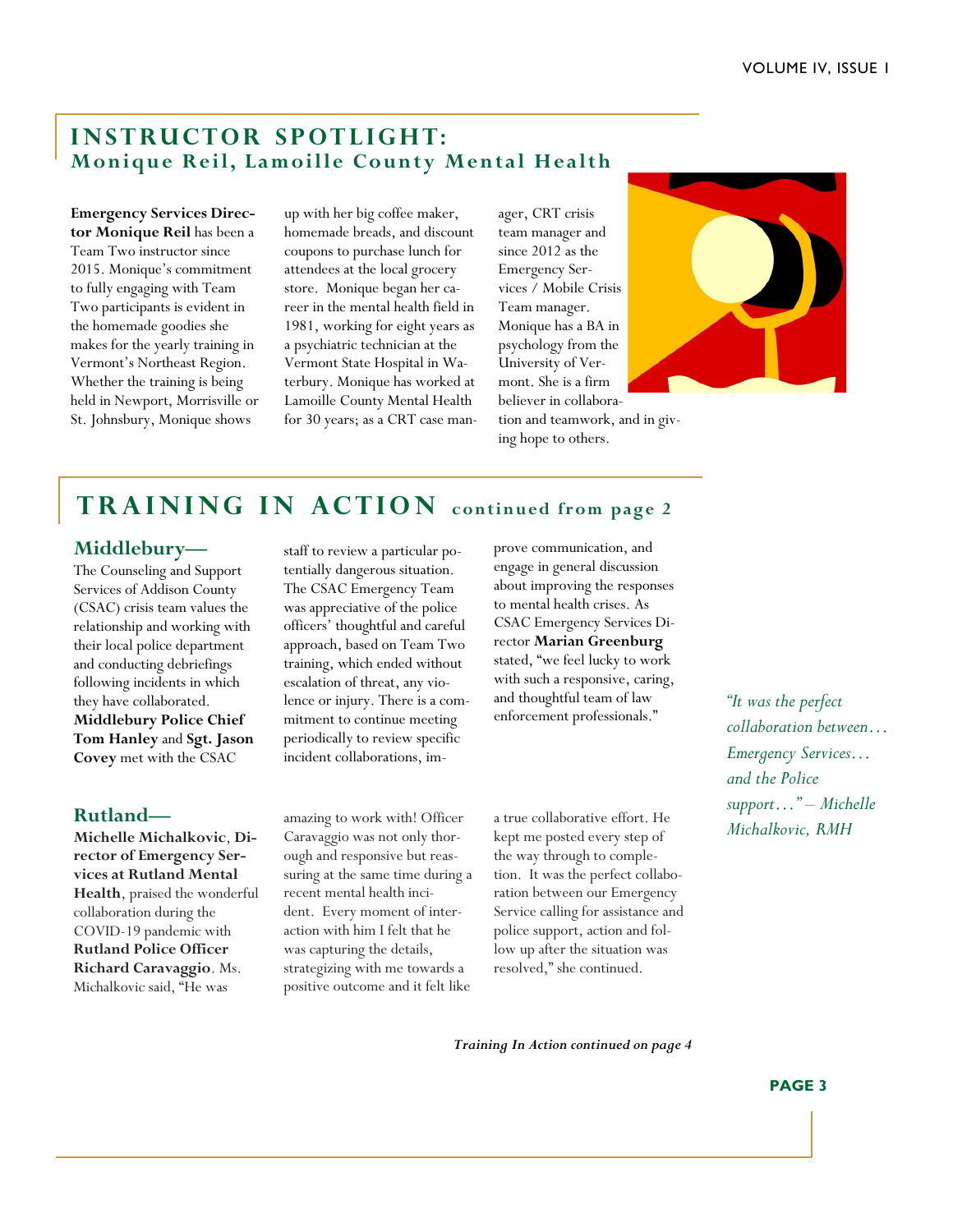## **Team Two Training Gallery**



**Pre-COVID-19: VT—SW Regional, October 2019 During COVID-19: VT—NE Regional, April 2020**



# **continued from page 3**

*"If it wasn't for the work of [Ethan], I can almost guarantee the situation would have escalated into an unmanageable one."*

*- VSP Trooper Colin* 

#### **PAGE 4**

**Searsburg—VSP Trooper Colin Shepley** acknowledged having received great collaborative work and assistance from the UCS Crisis Team. UCS' **Ethan Therrien** was quick to respond to Searsburg one morning after

#### **Burlington—**The

Howard Center's First Call program had a great collaborative experience with **Burlington Police Officer Oren Byrne** (a Team Two attendee in November 2018) during the COVID-19 pandemic. Officer Byrne called the Howard Center program while supporting a client suffering from auditory hallucinations (specifically with commands to harm themself and others) on Church Street. He

**Richmond—Vermont State Police Captain Garry Scott** was called to I 89 on Halloween morning. There was a vehicle off the road with an out of state male operator

the trooper asked for assistance regarding a male who was suffering a mental health crisis. Ethan was very responsive to the individual in crisis and was able to persuade him to go to the hospital for evaluation. "If it wasn't for the

called initially to make sure the woman in crisis was on the program's radar and to run his intervention plan by the First Call team to try to get her the best help possible. First Call offered to send a clinician out, but the trooper asked that First Call hold back as he was building rapport with her and felt that he was close to getting her to voluntarily head to the UVMMC Emergency Department. After a period of time, Officer Byrne called

who was in an extreme manic state, having not slept for two days. Captain Scott, along with **Richmond Police Officer Brett Lindemuth**, was able to calm the individual,

work of [Ethan], I can almost guarantee the situation would have escalated into an unmanageable one. Thank you again to both you and your team on the work you do during this difficult time," said Trooper Shipley.

back and stated that the woman was feeling unsafe and would need to be assessed in the community by a First Call team member. Calmly, patiently and succinctly, the Officer continued to assess this client's needs and prioritized deescalating the situation based upon the information he gleaned from his Team Two training. BPD continues to support the clinician in maintaining the best plan to keep the client safe and supported.

contact his parents and have him transported to UVM to see a doctor. This individual told Officer Lindemuth that "you guys are cool. This is how cops should be."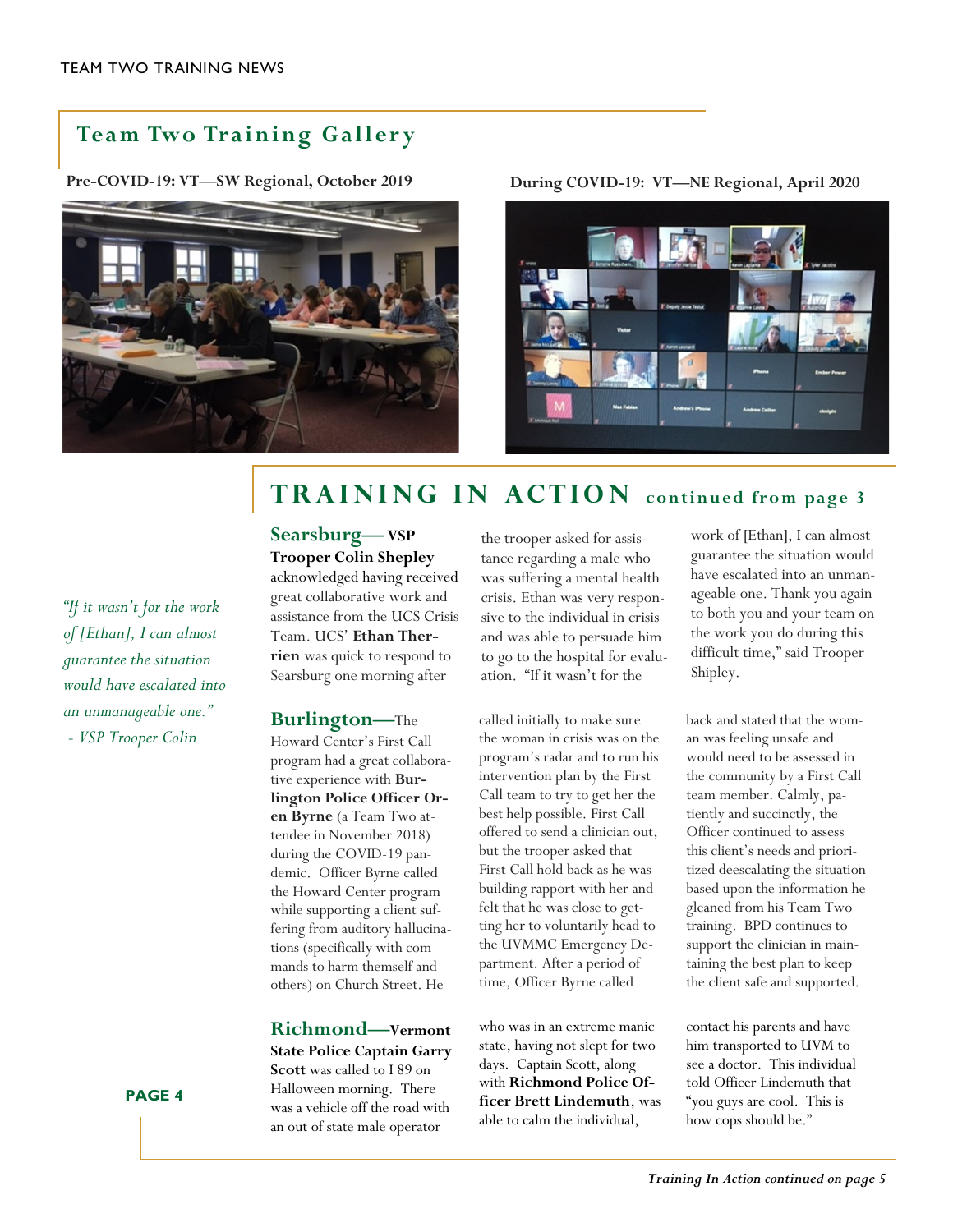# **TRAINING IN ACTION** continued from page 4

### **St. Albans—**

Embedded St. Albans police mental health worker **Josh Tate** responded to a welfare check at a residence after an anonymous caller contacted police reporting that they had read some concerning statements on an individual's Facebook page. Josh arrived on scene prior to police and learned that the individual was being aggressive toward his mother and did not appear to be "in his right mind." The individual was outside the family's residence, sitting on the front porch. He stood up quickly and stated that he had a firearm in his pocket. This individual began to scream that they wanted their mother to leave the premises. St. Albans Police were contacted and when they arrived, the individ-

#### **Morrisville—**

The **Mobile Crisis Team and Alcohol & Substance Awareness Program Team Leader**, **Jaime McLean**, from Lamoille County Mental Health Service (LCMHS), have begun to perform preventative work with the local police. Jaime meets with the Morrisville police department at their quarterly meetings to review how the crisis team and the ASAP program (public inebriate program) collaborations are going. Jaime and another mem-

ual yelled for the officer to leave and went inside the residence. Attempts were made to get the individual to come outside and talk, but he refused. The individual appeared at a window numerous times, holding a spray paint can and a knife. Additional officers began arriving at the scene. Josh was able to convince the individual to open a window to help facilitate communications. Josh continued to try to convince the individual to come outside and avoid a police confrontation within the residence. The individual threatened to cut up police if they entered. At this point and in an effort to contain the situation, officers in tactical gear surrounded the residence. A phone was provided on the steps of the residence to estab-

ber of the crisis team, **Kathleen Greenmun**, also meet every other month with a local fire department in an effort to create relationships to help successful interactions in the future. Jaime has trained local agencies in UMatter, a suicide prevention training, which has included police and EMTs. This role at LCMHS is still fairly new and the potential to outreach to more local law enforcement and other agencies is being explored. The collaboration is helping address mental

individual, but he would not retrieve it. Eventually, a decision was made for the police to back off and leave the scene as they did not want to risk harm to the individual or themselves. Josh collaborated with police in attempts to create a plan that would safely lead to the individual leaving his residence. He began texting the individual and established a rapport with them. After a bit of exchange, the effort eventually led to the individual asking for help. He specifically requested that Josh and the **Franklin County Sheriff, Roger Langevin**, enter the residence. The Sheriff readily agreed and the individual allowing entry, left with Sheriff Langevin without further incident escalation.

lish better contact with the

health and co-occurring substance use disorder concerns, build and sustain great relationships in collaboration and compassion and make necessary changes for the purpose of serving our most vulnerable populations when they need it most.



*Josh collaborated with police in attempts to create a plan that would safely lead to the individual leaving his residence.*

## **Team Two Steering Committee Members:**

Matt Amadon, Vermont State Police ‡ Laurie Emerson, NAMI VT ‡ Tony Facos, Montpelier Police ‡ Mourning Fox, DMH Deputy Commissioner ‡ Gary Gordon, Washington County Mental Health ‡ Kate Lamphere, Healthcare and Rehabilitation Services ‡ Roger Langevin, Franklin County Sheriff ‡ Caitlin Rose League, Consumer ‡ Mary Moulton, Washington County Mental Health ‡ Ed Riddell, DAIL ‡ Cindy Taylor-Patch, VT Police Training Academy

**PAGE 5**